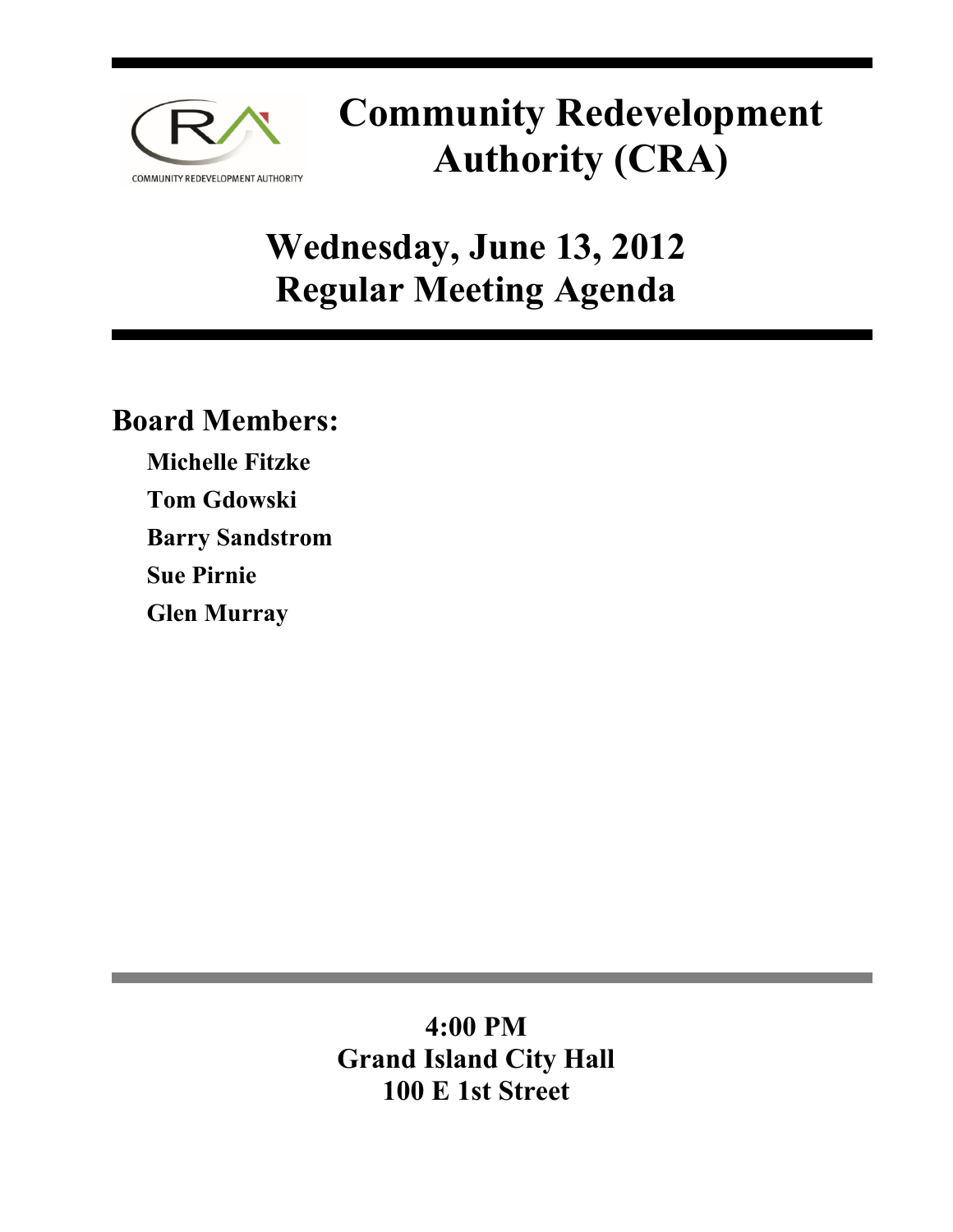#### **Call to Order**

#### **Roll Call**

#### **A - SUBMITTAL OF REQUESTS FOR FUTURE ITEMS**

Individuals who have appropriate items for City Council consideration should complete the Request for Future Agenda Items form located at the Information Booth. If the issue can be handled administratively without Council action, notification will be provided. If the item is scheduled for a meeting or study session, notification of the date will be given.

#### **B - RESERVE TIME TO SPEAK ON AGENDA ITEMS**

This is an opportunity for individuals wishing to provide input on any of tonight's agenda items to reserve time to speak. Please come forward, state your name and address, and the Agenda topic on which you will be speaking.

#### **DIRECTOR COMMUNICATION**

This is an opportunity for the Director to comment on current events, activities, and issues of interest to the commission.

#### **A - AGENDA**

A1 Agenda

#### **B - MEETING MINUTES**

**B1** May Meeting Minutes

#### **C - FINANCIAL REPORTS**

**C1** CRA May Financial Reports

#### **D - BILLS**

**D1** CRA Bills